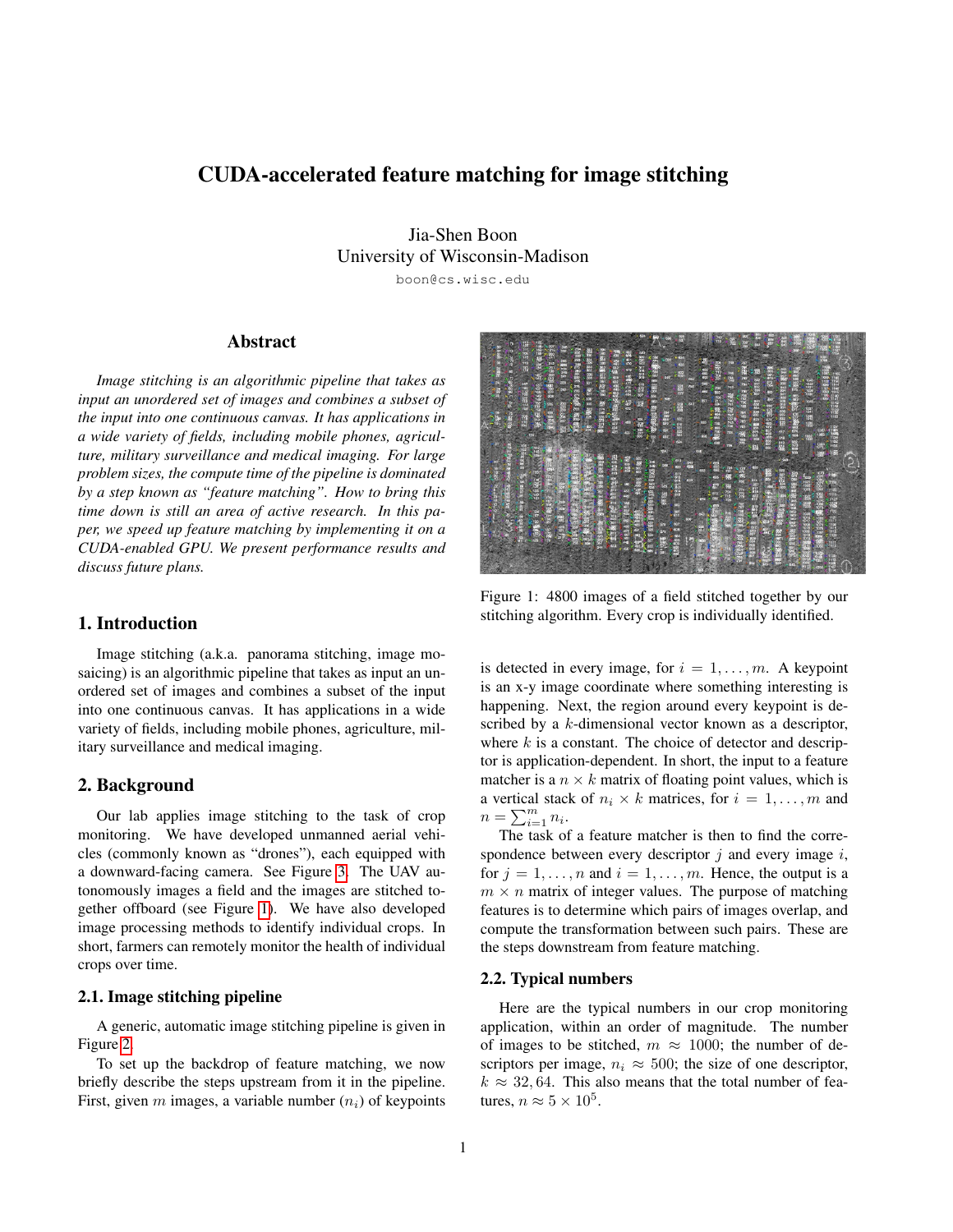#### 2.3. Description of task

Here we refine the task of feature matching. Specifically, we define how we determine descriptor-to-descriptor correspondence, if it exists at all.

As aforementioned, the subtask of feature matching is to find the correspondence between a descriptor  $i$  and an image i for all  $j \in [1, n], i \in [1, m]$ . This is equivalent to finding the correspondence between a descriptor and  $n_i$ other descriptors. The output of this subtask is the index of one of these  $n_i$  descriptors, or report that no correspondence exists. Determining correspondence is to some extent based on heuristics, and we use the same heuristic as is found in OpenCV. The heuristic that we use is as follow:

*Given:* query descriptor  $q$ ,  $n_i$  descriptors  $X =$  $\{x^{(1)}, x^{(2)}, \ldots, x^{(n_i)}\}$  and threshold value T.

*Criterion:* Let  $i_1$ ,  $d_1$  be such that  $x^{(i_1)}$  is the nearest neighbor of q in X with a distance from q of  $d_1$ . Let  $i_2$ ,  $d_2$ be such that  $x^{(i_2)}$  is the second nearest neighbor of q in X with a distance from q of  $d_2$ . Then  $x^{(i_1)}$  corresponds to q if  $d_1/d_2 < T$ . Otherwise q has no correspondence.

The above criterion is based on the following assumption. Correspondence to a descriptor is found when its nearest neighbor is much closer to it than all other neighbors. In other words, the descriptor's distance to its nearest neighbor is much smaller that its distance to its second nearest neighbor. Otherwise, if these two distances are similar, then correspondence is weak and we say that there is no correspondence to the query descriptor. We use Euclidean distance (a.k.a  $L_2$  distance) throughout this paper.

It is worth noting that not only do other criteria to determine correspondence exist, even the formulation of the feature matching task in general can be done in different ways. See next section for another formulation. We choose the above formulation and criterion because these are employed in OpenCV and seem like a good starting point.

### 3. Related work

Image stitching is a well-studied problem in computer vision [\[6\]](#page-4-0). While the image stitching pipeline is elaborate (see Figure [2\)](#page-2-0), its compute time is dominated by the feature matching step for large problem sizes due to its quadratic time complexity in a naive approach. Strategies to bring this compute time down can be classified into three broad categories: 1) use more efficient data structures and algorithms, 2) reduce the problem size with heuristics, 3) increase computational power with parallel hardware. In this paper, we explore the third strategy by implementing feature matching on a CUDA-enabled GPU.

Since feature matching can be seen as a variant of k nearest neighbors (kNN), many kNN data structures and algo-

<span id="page-1-0"></span>

(a)



(b)

Figure 3: UAVs, each equipped with a downward-facing camera. These UAVs take images that are inputs to the image stitching pipeline. (a) A 3DRobotics IRIS+ with a Go-Pro camera attached with a 200 mm lens. (b) A custom hexacopter.

rithms directly apply here. This includes kd trees and its variants [\[4\]](#page-4-1), 'slicing' [\[5\]](#page-4-2), and locality sensitive hashing.

Instead of finding correspondence between every descriptor and every image, [\[1\]](#page-4-3) proposes to find the 4 nearest neighbors of every descriptor in the space of all descriptors, then each image is limited to being matched with at most 6 other images based on the number of correspondences found in the previous step. This allows them to build a single kd-tree, whereas in our approach we would need one kd-tree per image. Other possible heuristics include retaining just a subset of the input images when there is significant overlap between images, and limiting the number of descriptors per image.

There are many parallel implementations of feature matching and other steps of the stitching pipeline. OpenCV has implemented feature matching in both the Tegra multicore system-on-a-chip and CUDA-enabled GPUs. However, the CUDA implementation launches one kernel per image pair, which, depending on its execution configuration, suggests that there is further room for optimization. [\[3\]](#page-4-4) also implemented a generic kNN solver on multiple GPUs. With regards to kd trees on a GPU, there has been work on minimizing execution divergence when running a tree-

<span id="page-1-1"></span><sup>1</sup>[http://docs.opencv.org/3.0-beta/modules/](http://docs.opencv.org/3.0-beta/modules/stitching/doc/introduction.html) [stitching/doc/introduction.html](http://docs.opencv.org/3.0-beta/modules/stitching/doc/introduction.html)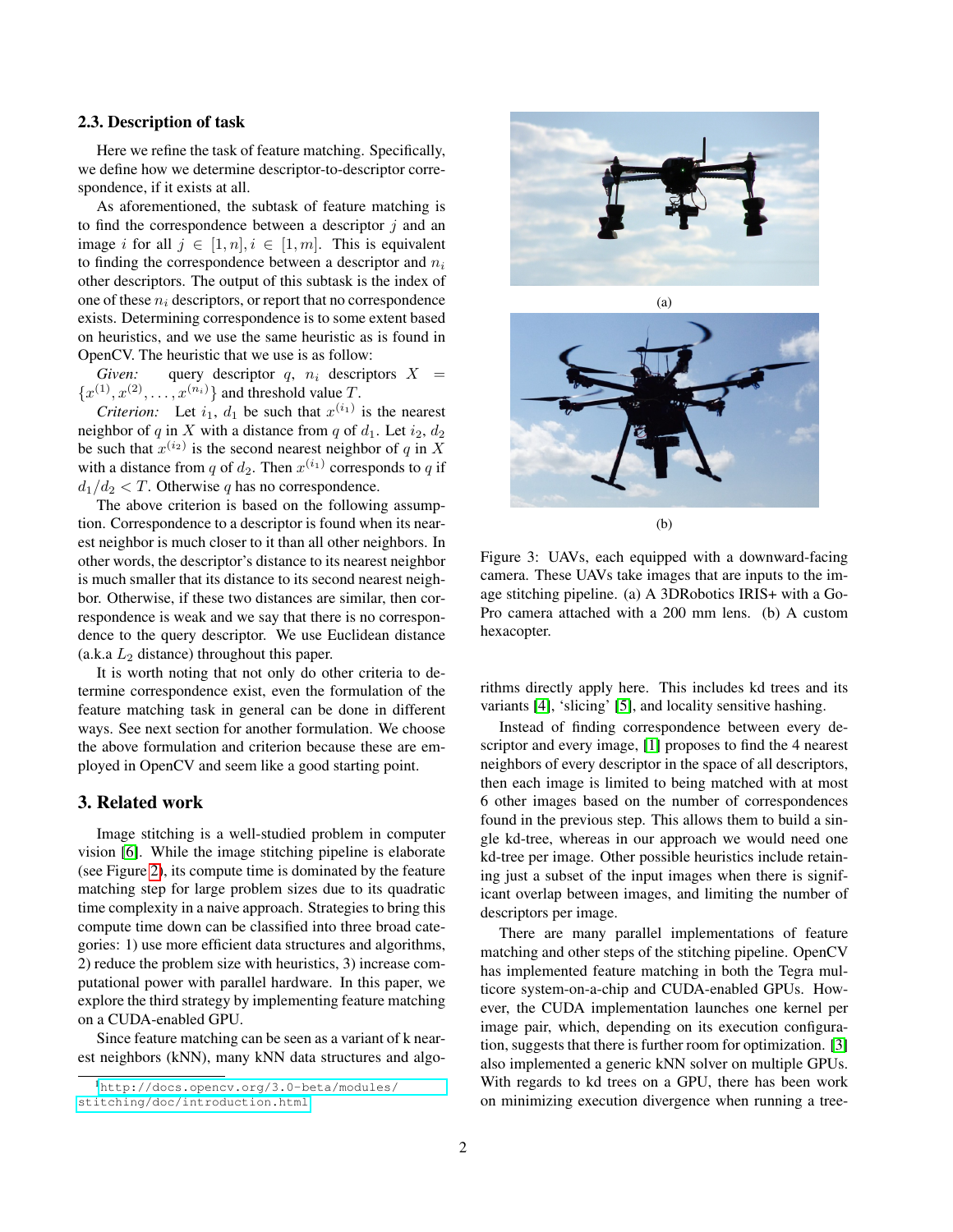<span id="page-2-0"></span>

Figure 2: A generic image stitching pipeline<sup>[1](#page-1-1)</sup>. In this paper, we optimize the upper box labeled 'Match features'.

traversal algorithm on a GPU [\[2\]](#page-4-5).

### 4. Methodology

We use the following terms in this section. *Descriptors*, unless otherwise specified, is a  $n \times k$  matrix of floats, where each row is a descriptor. A *distance matrix* S is a  $n \times n$  matrix of floats where  $S_{ji}$  is the distance between the j-th and i-th row of the descriptors. A *correspondence matrix* C is a  $m \times n$  matrix of integers where  $C_{ji}$  is the *i*-th descriptor's corresponding descriptor in image  $i$ , or  $-1$  if no correspondence is found.

Every approach below builds on the findings of the previous one.

#### 4.1. Naive approach

We first take a naive approach. A function computes the distance matrix from the descriptors, and another one computes the correspondence matrix from the distance matrix. Both CPU and GPU versions have been implemented and correctness is verified by looking at the root mean squared

error between the GPU and CPU outputs. The root mean squared error between two 2D matrices  $A$  and  $B$  is given by  $\sqrt{\sum_{i,j} (A_{ij} - B_{ij})^2}$ .

This approach is easy to reason about and implement, but the distance matrix requires  $O(n^2)$  space, which makes the approach infeasible for any real-world range of  $n$ . All approaches proposed in this paper take  $O(n^2k)$  time.

#### 4.2. Space-optimized approach

To remedy the above space complexity problem, the next approach directly computes the correspondence matrix from the descriptors. All values in the distance matrix are still computed in this approach, but they are assigned to temporary variables, thereby circumventing the  $O(n^2)$ space complexity. This takes  $O(nm)$  additional space, aside from the descriptors'  $O(nk)$  space. This  $O(nm)$ space complexity is optimal since that is exactly the space required for the output matrix. We cannot do better than this. We have also implemented this approach on the CPU and GPU.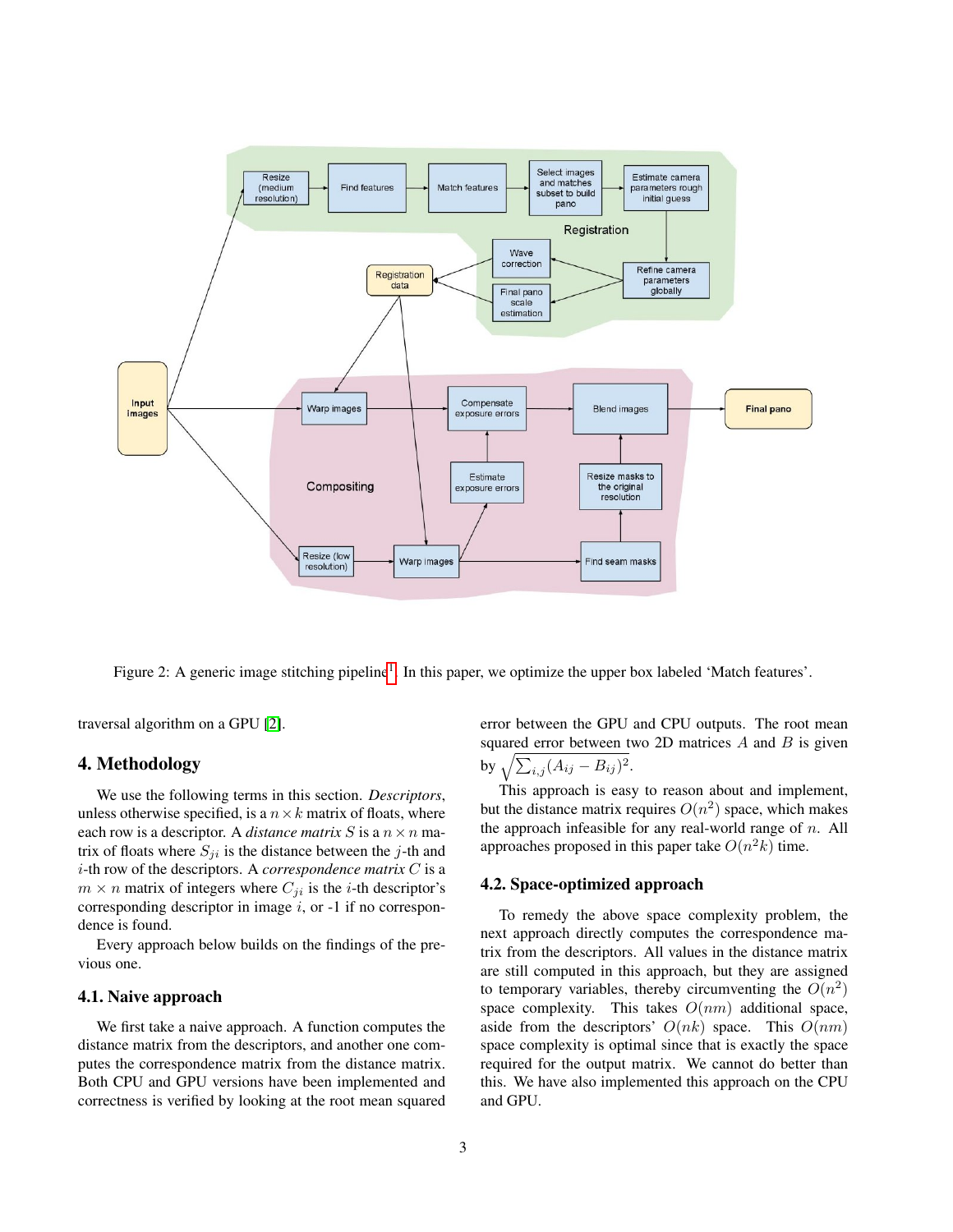The execution configuration is as follows. One kernel is launched per row of the correspondence matrix. Each thread in the kernel computes one element.

#### 4.3. Occupancy-optimized approach

We use the Nvdia occupancy calculator to determine the block size that maximizes occupancy. The space-optimized approach above uses 21 registers, as stated by the compiler, and zero shared memory. The block size was previously set to the maximum of 1024 which gives an occupancy of 67%; the calculator reveals that setting the block size to 192 instead would maximize occupancy at 88%.

### 4.4. Memory-coalesced approach

The next optimization step addresses the memory access patterns of the threads in the same warp. Note that each 2D matrix is in fact implemented as a single contiguous block of memory in row-major order. For example, a  $2 \times 3$  matrix A has  $A[0], A[1], A[2]$  as the first row and  $A[3], A[4], A[5]$ as the second row.

The above implementation detail has significant impact on the performance of all the previous approaches. In particular, in each iteration, every thread in a warp accesses one element in the column of the  $n \times k$  descriptor matrix D. For example, a warp may access  $D[0:32][0]$ , then  $D[0:32][1]$ in the next iteration, then  $D[0:32][2]$ , etc. In other words, under the hood, each thread is accessing an address that is k elements (or  $k \times s$ izeof(float) bytes) apart. D was initially chosen to be of size  $n \times k$  so that each descriptor is a contiguous block of memory, but as shown above, this choice results in highly uncoalesced memory access.

In the memory-coalesced approach, we transpose the descriptor matrix to be a  $k \times n$  matrix instead. Now, neighboring threads access neighbors in memory, at the expense of slightly more cumbersome pointer arithmetic in implementation. We verify the correctness of the implementation against the CPU space-optimized implementation.

### 5. Results

In the following experiments, we fix  $k = 32$  and  $n_i =$ 100 for all images.  $m$  is the independent variable while time is the dependent variable. In the case of GPU performance, we use inclusive timing but we have observed that compute time dominates inclusive timings, meaning that exclusive and inclusive timings have negligible difference (less than 1%). Descriptors are randomly generated floats between -1 and 1.

Figure [4](#page-3-0) shows the performance of three of our approaches. In all conditions, we set  $m = 2^1, 2^2, 2^3, \dots$  until memory cannot be allocated for some large m. As expected, the CPU-implemented space optimized approach takes time quadratic in  $n$ , as seen by the slope of 2. The GPU equivalent exhibits time complexity that is slightly worse than

<span id="page-3-0"></span>

Figure 4: Performance results of some of our approaches, in a logarithmic scale. The plot has equal aspect ratio.

quadratic, given by a slope that is slightly greater than 2. The GPU equivalent outperforms the CPU for all  $m$  and up to 8.8 times when  $m = 128$ . Increasing occupancy improves performance slightly for large  $m$ , and significantly for small m. The former is further evidence that this task is compute-bound. The memory-coalesced approach drastically outperforms all other approaches, with 14.3 times better performance than the next best approach at  $m = 1024$ .

We exclude performance timings for the naive approach since the approach as no real-world value, as aforementioned.

### 6. Conclusion

We experiment with several approaches to speeding up feature matching with a GPU. Results look promising. In future work, we can look into using tree-like data structures which should improve time complexity to  $O(n \log n)$ .

Slides and source code for this paper are available on- $line<sup>2</sup>$  $line<sup>2</sup>$  $line<sup>2</sup>$ .

<span id="page-3-1"></span><sup>2</sup>[https://github.com/boonjiashen/stitching\\_with\\_](https://github.com/boonjiashen/stitching_with_cuda) [cuda](https://github.com/boonjiashen/stitching_with_cuda)